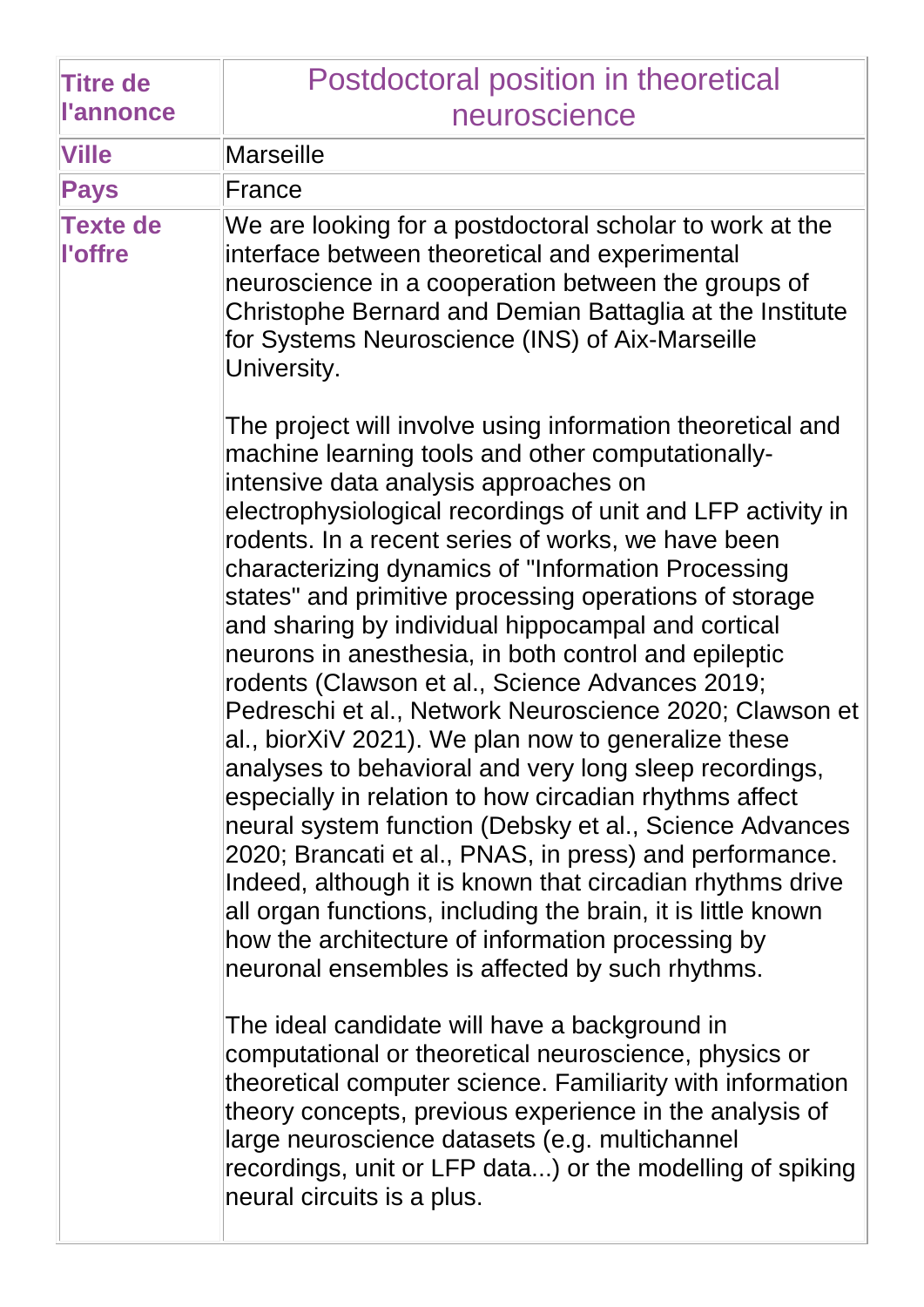The candidate will work with researchers performing in vivo recordings in control and epileptic animals (Christophe Bernard, Pascale Quilichini...) and theoreticians (Demian Battaglia, Viktor Jirsa...) at the Institute of Systems Neuroscience in Marseille. Interactions are possible also with other French labs (e.g. University of Strasbourg) and with clinicians. If interested, the candidate will also be offered the possibility to learn in vivo electrophysiology.

Aix-Marseille University is a large, international university with a rich and diverse Neuroscience community, in the vibrant multicultural city of Marseille with magnificent natural surroundings and excellent high-speed train and flight connections to major cities in Europe.

The position has no mandatory teaching or administrative duties. Excellent (written and oral) communication skills in English are required. The maximum duration is three years.

Candidates should send a CV, a statement of research experience and interests, expected date of availability, and the contact information for three references to <mailto:christophe.bernard@inserm.fr> and <mailto:demian.battaglia@univ-amu.fr>

Application review will proceed until the position is filled.

## References

**Clawson, W., Vicente, A.F., Ferraris, M., Bernard, C.,** Battaglia, D., Quilichini, P.P., 2019. *Computing hubs in the hippocampus and cortex*. Sci Adv 5, eaax4843. doi:10.1126/sciadv.aax4843

■ Pedreschi, N., Bernard, C., Clawson, W., Quilichini, P., Barrat, A., Battaglia, D., 2020. *Dynamic core-periphery structure of information sharing networks in entorhinal cortex and hippocampus.* Netw Neurosci 4, 946-975. doi:10.1162/netn\_a\_00142